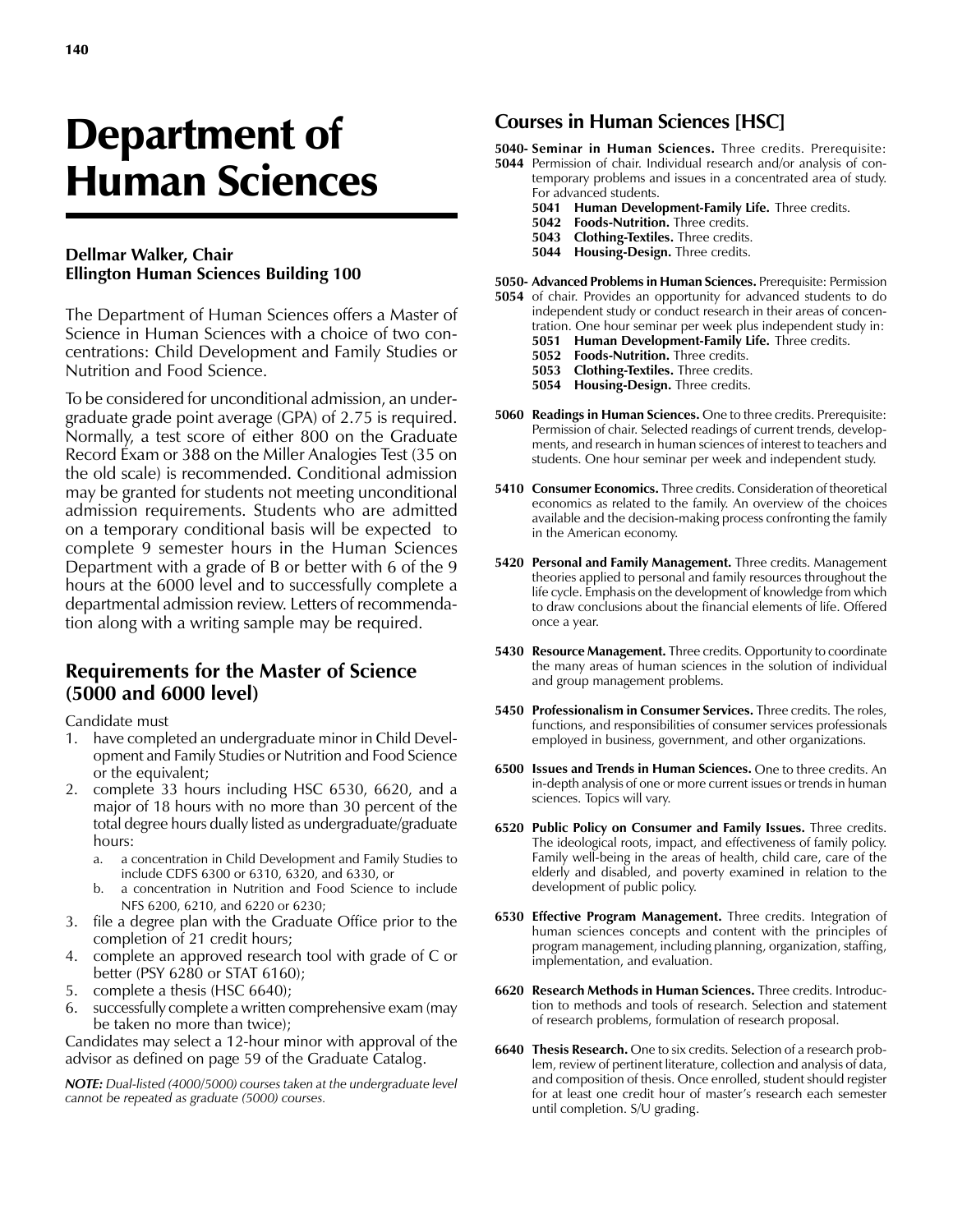#### **Courses in Textiles, Merchandising, and Design [TXMD]**

- **5130 History of Costume.** Three credits. Survey of clothing and design from ancient to modern times; consideration given to social, economic, and cultural conditions reflected in dress.
- **5170 Social Aspects of Clothing.** Three credits. Principles of sociology and psychology applied to the study of clothing behavior. Research methods for studying sociopsychological aspects of clothing included. Offered once a year.

#### **Courses in Nutrition and Food Science [NFS]**

- **5200 Diet and Disease.** Three credits. Prerequisites: BIOL 2030/2031, NFS 4270. Nutritional problems in disease and modifications of normal diet to meet dietary requirements of pathological conditions. Offered once a year.
- **5210 Nutrition in Aging.** Three credits. Prerequisite: NFS 1240 or 2220. Nutritional needs of elderly individuals and how these requirements are affected by physiological, pathological, and socioeconomic changes associated with aging. Emphasis on assessment, nutrition counseling skills, and resources to assist elderly individuals with adequate nutrient intake.
- **5220 Food Systems Management I.** Three credits. Prerequisite: NFS 3200 or 3210 or permission of instructor. Principles and production of quantity foods. Emphasis on types of food service systems, delivery systems, menu planning and evaluation, procurement, receiving, quality control, inventory, cost containment, safety, and sanitation. Five hours per week.
- **5221 Food Systems Management I Lab.** Zero credits.
- **5240 Experimental Food Study.** Three credits. Prerequisites: NFS 3200 and CHEM 2030/2031 or permission of instructor. Chemical and physical factors affecting the flavor, texture, color, and appearance of food. Emphasis on evaluation of sensory qualities of food using subjective and objective measurements and new food product development. Offered once per year.
- **5250 Child Nutrition.** Three credits. Prerequisite: NFS 1240 or 2220. Nutritional needs during pregnancy, infancy, and childhood related to physical and mental development. Emphasis on cultural, social, and psychological aspects of the development of food patterns and nutrition education resources.
- **5260 Food Safety Issues from Production to Consumption.** Three credits. Food safety issues that impact food production, food storage and transportation, food processing, and food consumption within food production facilities, the home, and food service facilities. Consumer concerns evaluated based on risk theory and scientific evaluation of safety, including decision-making through critical thinking. Food standards and regulations designed to improve safety of food also discussed.
- **5270 Advanced Nutrition.** Three credits. Prerequisite: NFS 1240 or 2220. Nutrient utilization, cellular metabolism, and nutritional status assessment. Participation includes seminar presentation on a current issue in nutrition. Offered once a year.
- **5280 Food Systems Management II.** Three credits. Functions of management applied to food service industry. Emphasis on systems approach to food service operation, organizational structure, personnel management, leadership and management styles, work improvement, and labor relations. Offered once a year.
- **5290 Dietetic Practicum.** Six credits. Prerequisites: NFS 4200 and 4220. Practical preparation in clinical dietetics. Clinical experience provided with the cooperation of Middle Tennessee Medical Center and other facilities. For dietetics students only. Offered summer only.
- **5800 Diet and Disease Seminar.** One credit. To be taken concurrently with NFS 5200. Nutrition and Food Science majors only. Practice in applying the knowledge base acquired in NFS 5200 to structured case studies and development of the critical thinking skills needed to design accurate and systematic nutrition care plans in the clinical setting.
- **6200 Advances in Carbohydrates, Lipids, and Proteins.** Three credits. Prerequisite: CHEM 3530/3531 or equivalent. Sequential to NFS 5270 or equivalent. Advanced study of carbohydrates, lipids, and proteins with emphasis on the metabolic interactions at the cellular, tissue, and organ levels. Offered alternate years.
- **6210 Vitamin and Mineral Metabolism.** Three credits. Prerequisite: CHEM 3530/3531 or equivalent. Sequential to NFS 5270 or equivalent. Metabolic functions and mechanisms of micronutrient action in human nutrition with an emphasis on physiological requirements, assessment techniques, and interrelationships in disease prevention. Offered alternate years.
- **6220 Food Industry Applied Nutrition.** Three credits. Integration of food technological considerations, nutrition attributes, consumer perceptions, and socio-demographic influences to determine food choice, and thus diet quality.
- **6230 Advanced Clinical Nutrition.** Three credits. Sequential to NFS 5200 and 5270. Integration of the principles of basic biological diseases in the pathogenesis, diagnosis, and management of the nutritional aspects of disease including nutritional assessment and dietary implication in the etiology of disease.
- **6290 Clinical Dietetics.** Six credits. Planned educational experiences in administration of food service systems and experiences in a health care facility applying principles of normal and clinical nutrition to nutritional problems occurring throughout the life cycle.

### **Courses in Child Development and Family Studies [CDFS]**

- **5140 Violence in the Family.** Three credits. (Same as SOC 5140.) Causes, dynamics, and consequences of violence in the family. Includes the discussion of violence toward children, spouses, dating partners, siblings, and elders. Emphasizes the social conditions which lead to these types of violence.
- **5300 Preschool Practicum.** Three credits. Prerequisites: CDFS 2350, 3310, 4370 or permission of instructor. Advanced information and skills working with three- and four-year-olds. Lab interaction with children; planning and implementation of curriculum. Three-hour laboratory plus two-hour seminar per week.
- **5301 Preschool Practicum Lab.** Zero Credits.
- **5330 Primary Practicum.** Three credits. Prerequisites: CDFS 4300, 4380; ELED 3050; admission to teacher education. Advanced knowledge and skills in working with kindergarten and primary age students. Consists of field experiences in the appropriate development and implementation of curriculum in kindergarten and one other primary grade. Three-hour laboratory and two-hour seminar per week.
- **5331 Primary Practicum Lab.** Zero credits.